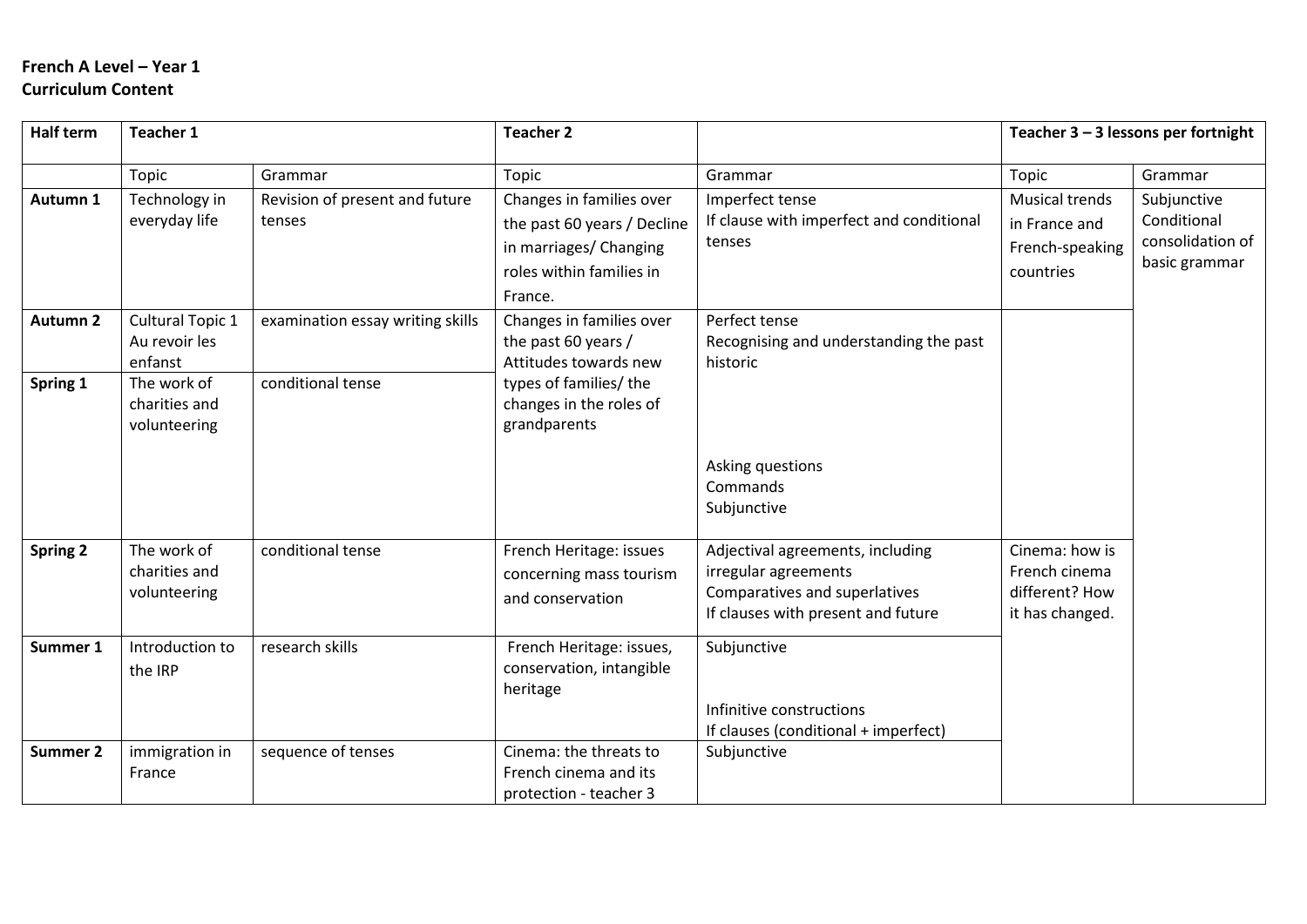## **French A Level – Year 1 Curriculum Content**

### **Skills**

Throughout the A Level course, students will explore the language by listening, reading, writing and speaking, thus giving them the opportunities to:

- develop their ability to communicate confidently and coherently with native speakers in speech and writing, conveying what they want to say with increasing accuracy in terms of grammar and selection of vocabulary
- express and develop thoughts and ideas spontaneously and fluently
- listen to and understand clearly articulated, standard speech at near normal speed
- deepen their knowledge about how language works and enrich their vocabulary to increase their independent use and understanding of extended language in a range of contexts
- acquire new knowledge, skills and ways of thinking through the ability to understand and respond to authentic spoken and written material, adapted and abridged, as appropriate, including literary texts
- develop awareness and understanding of the culture and identity of the countries and communities around the world where French is spoken
- make appropriate links to other areas of the curriculum to enable bilingual and deeper learning, where the language may become a medium for constructing and applying knowledge
- develop language learning skills both for immediate use and prepare them for further language study in school, higher education or employment
- develop language strategies, including repair strategies.

\* In addition, students will explore strategies to encourage retention of and reproduction of vocabulary and verb conjugations to improve their fluency and accuracy across all 4 skills.

#### **Assessment**

This linear A Level course from AQA is examined entirely by examination at the end of Year 13 and by a mock exam at the end of Y12. There are 3 papers:

Paper 1 – Listening, reading and writing

Paper 2 – Film - writing

Paper 3 – Speaking

*Further details about the course can be found at* <https://www.aqa.org.uk/subjects/languages/AS> and A Level /french-8658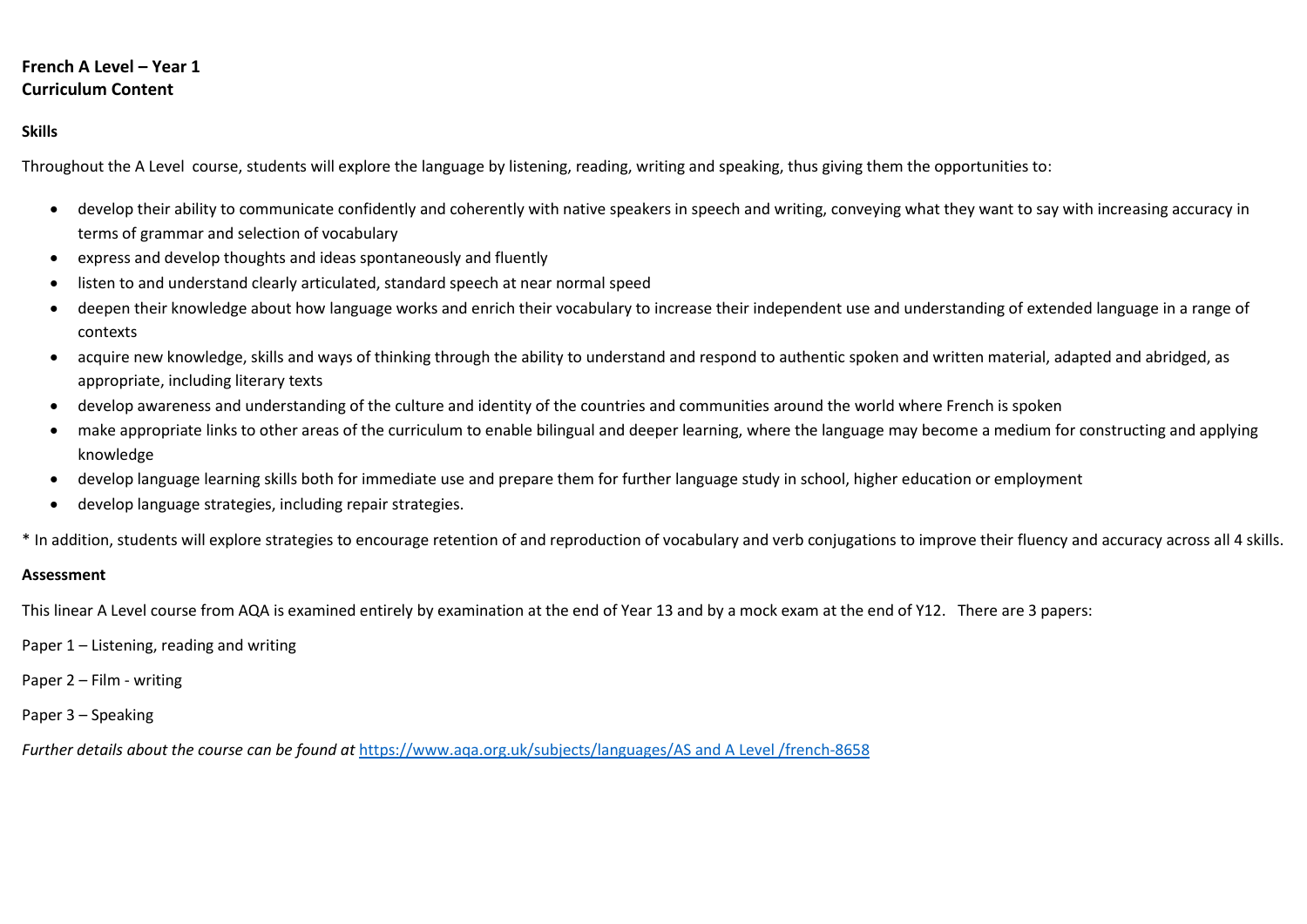# **French A LEVEL YEAR 2 Curriculum Content**

| <b>Half term</b>     | teacher1                                                                             |                                               | teacher 2                                                                                                                                                                                                                                                                                                                                                                                                               |                                                                                                                                              | teacher $3 - 2$ lessons per fortnight |                                   |
|----------------------|--------------------------------------------------------------------------------------|-----------------------------------------------|-------------------------------------------------------------------------------------------------------------------------------------------------------------------------------------------------------------------------------------------------------------------------------------------------------------------------------------------------------------------------------------------------------------------------|----------------------------------------------------------------------------------------------------------------------------------------------|---------------------------------------|-----------------------------------|
|                      | Topic                                                                                | Grammar                                       | Topic                                                                                                                                                                                                                                                                                                                                                                                                                   | Grammar                                                                                                                                      | Topic                                 |                                   |
| Autumn 1             | Immigration<br>in France<br>present<br>participle<br>roots<br>effects<br>integration | revision of                                   | Cultural topic - No et Moi : Getting to<br>know the plot, the messages and themes<br>of the novel<br>Study of chapters 1 to 4<br>Writing essays                                                                                                                                                                                                                                                                         | Revision of subjunctive and<br>passive voice                                                                                                 | aspects of diversity in<br>France     | subjunctive<br>revision of tenses |
| <b>Autumn 2</b>      |                                                                                      |                                               | Cultural topic - No et moi. Study of<br>chapters $7,8$ – the life of the homeless<br>Study of the theme: adolescence and<br>rebellion<br>Writing essays                                                                                                                                                                                                                                                                 | If clauses with past<br>conditional and pluperfect                                                                                           |                                       |                                   |
| Spring 1             | Aspects of<br>social<br>exclusion                                                    | imperfect<br>revision<br>compound<br>tenses   | Cultural topic - No et Moi : themes:<br>friendship / the fall of No / literary<br>techniques<br>Writing essays                                                                                                                                                                                                                                                                                                          |                                                                                                                                              |                                       |                                   |
| Spring 2<br>Summer 1 | crime and<br>punishment<br>revision of<br>film<br>exam<br>preparation                | modal<br>verbs in all<br>tenses<br>si clauses | AQA topic: Demonstrations and strikes in<br>France (Aspects of political life in the<br>French-speaking world). The power of<br>trade unions.<br>The efficiency of strikes and<br>demonstrations<br>AQA topic: Demonstrations and strikes<br>in France (Aspects of political life in the<br>French-speaking world). Problems linked<br>to demonstrations<br>The reaction of the public to strikes and<br>demonstrations | Revision of direct and<br>indirect object pronouns<br>Gerund<br>Revision of relative<br>pronouns<br>Demonstrative adjectives<br>and pronouns |                                       |                                   |
| Summer 2             | exam                                                                                 |                                               | Revision and practice for the exam.                                                                                                                                                                                                                                                                                                                                                                                     | Revision and practice for                                                                                                                    | Revision and practice for the exam.   |                                   |
|                      | preparation                                                                          |                                               |                                                                                                                                                                                                                                                                                                                                                                                                                         | the exam.                                                                                                                                    |                                       |                                   |